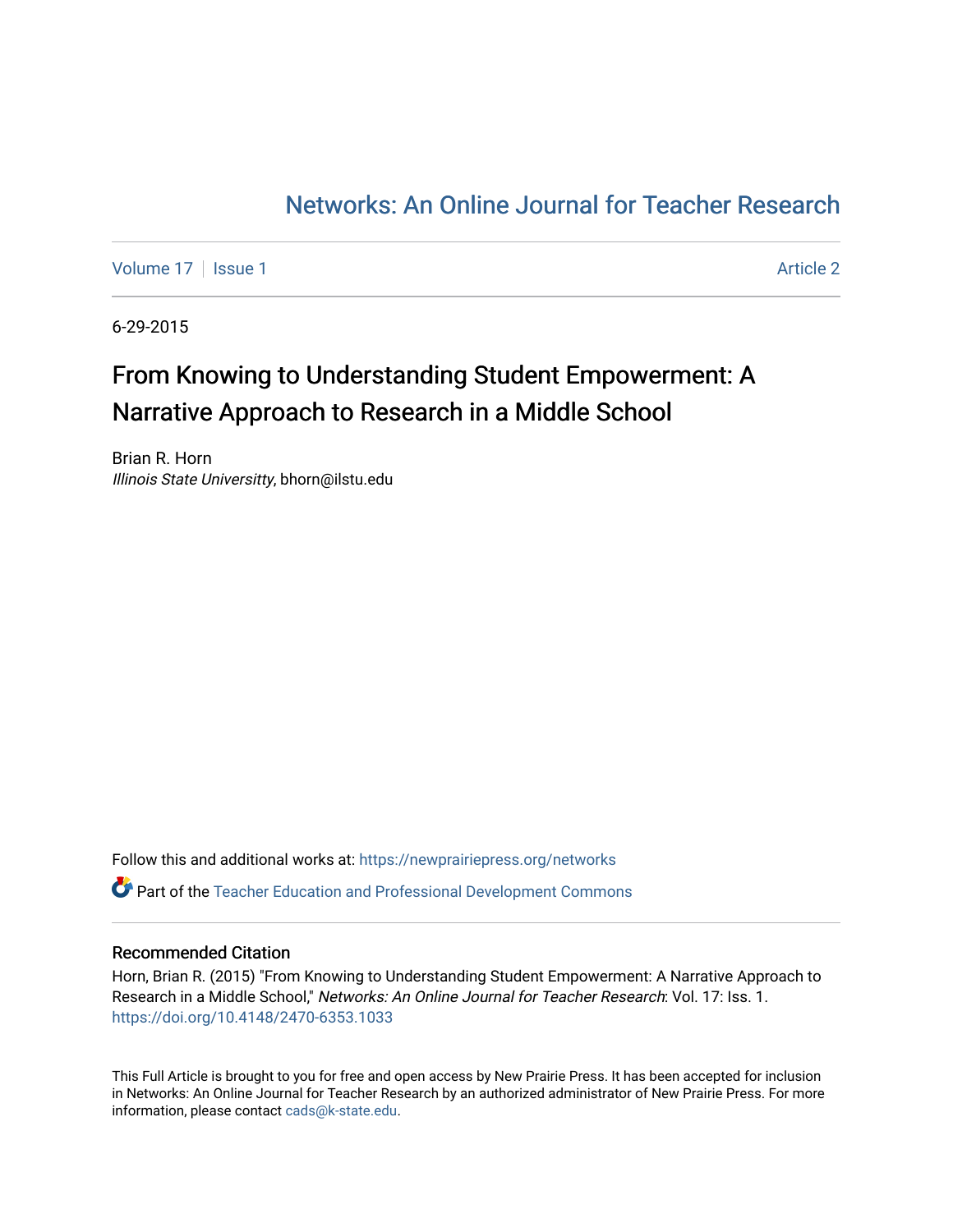

An On-line Journal for Teacher Research

# **From Knowing to Understanding Student Empowerment: A Narrative Approach to Research in a Middle School**

**By Brian R Horn**

Illinois State University

#### **Abstract**

This paper examines how, as a teacher researcher, I employed a narrative approach to research to better understand my 8<sup>th</sup> grade Language Arts students' empowerment in school. Drawing on sociocultural theory, critical pedagogy and a narrative approach to teacher research, students' voices were privileged and compared to the systemic assumptions regarding student empowerment inherent in No Child Left Behind (NCLB) policy in order to develop a stronger professional understanding of how schools empower and disempower students.

#### **Introduction**

Since the passing of No Child Left Behind (NCLB), standardized curricula and high-stakes testing have been officially embraced as the panacea of academic underachievement in public schools in the United States (Leistyna, 2007). As "violent" high-stakes (Janesick, 2007, p. 240), standards-based policies and pedagogies take greater hold of public school curricula, teaching, and learning assessment, the already faint voice of the student becomes even more marginalized. Teaching practices that are co-constructed with students, put students' voices at the center of the curricula, are responsive to students' lives, and encourage critical action for social justice struggle to find room within the NCLB-driven public school that obsesses over universal, one-size-fitsall practices in the name of equality and constant surveillance and formalized assessment in the name of accountability.

In part, student empowerment can be defined as "academic competence" (Gay, 2000, p. 32) with "strong skills and academic knowledge" (Shor, 1992, p. 15). While the adults who authored the official NCLB Statement of Purpose did not use the word *empowerment*, similar language is used. For example, the purpose of NCLB is "to

ensure that all children have a fair, equal, and significant opportunity to obtain a high-quality education and reach, at a minimum, proficiency on challenging State academic achievement standards and state academic assessments." (U.S. Department of Education, 2001, SEC 1001). But what do students who work within classrooms affected by NCLB policies say about their empowerment in school? This paper intends to address that question by crafting a critical inquiry unit based on the guiding question, "How does school empower and/or disempower you?" As a teacher researcher, I sought to capture the voices of my students as they unpacked their thoughts and experiences relative to empowerment within our urban middle school that was being tightly managed due to restructuring in accordance to NCLB policy.

### **Theoretical Framework**

This paper adopts the concept of sociocultural theory (Bakhtin, 1986; Dewey, 1938/1997; Lave & Wenger, 1991; Vygostsky, 1978; and Wenger, 1998) as a theoretical lens through which to make sense of the social and cultural nature of students' experiences and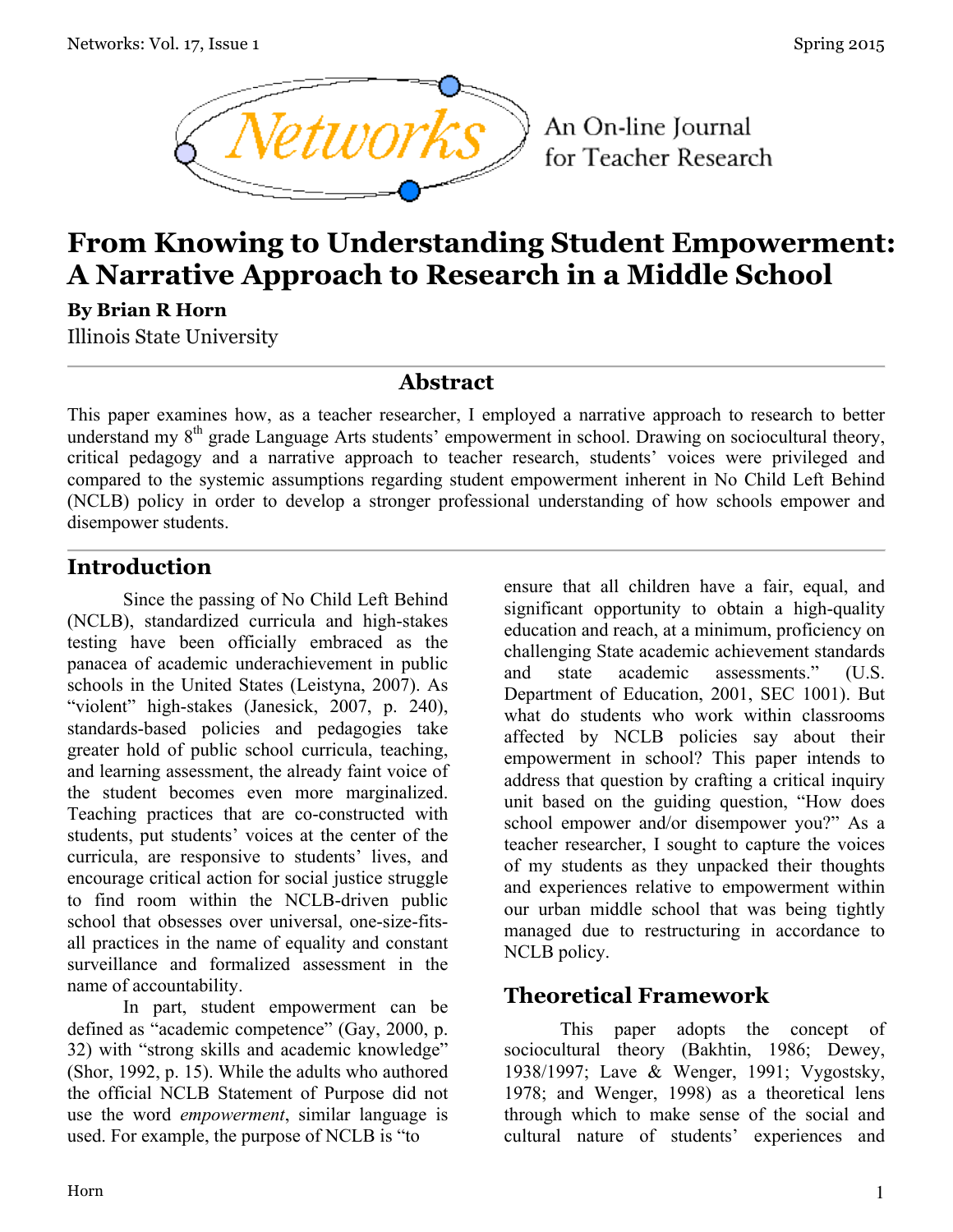descriptions of how school (specifically the educational activities in their class related to literacy) empowered and/or disempowered them. I chose to focus on students' personal narratives as a primary source of data, and, because I viewed the narratives through a sociocultural lens, my findings describe and interpret students' learning as empowered (or disempowered) within varied social and cultural contexts. In short, I use narrative inquiry to identify student experiences of learning in terms of power, and these are always understood as occurring within the social organization of schooling and the culture of the school and my classroom as a community.

As an 8<sup>th</sup> grade Language Arts teacher, critical pedagogy and critical literacy were central to my teaching practice and this study. As noted by Ernest Morrell, Peter McLaren states that, "critical scholars reject the claim that schooling constitutes an apolitical and value-neutral process. Critical pedagogy is intended to provide teachers and researchers with a better means of understanding the role that schools actually play within a race-, class-, and gender-divided society" (2008, p. 113). Stevens and Bean define critical literacy as "active questioning of the stance found within, behind, and among texts. Critical literacy is an emancipatory endeavor, supporting students to ask questions about representation, benefit, marginalization, and interests" (2007, p. 12).

Due to my pedagogical inclinations towards critical pedagogy, as a researcher I was drawn to a narrative approach to research. Influenced by sociocultural theory, a narrative approach to research is defined simply as "the study of how human beings experience the world" (Gudmundsdottir, 2001, p. 16). Essentially, a narrative approach focuses on how individuals assign meanings to their experiences through the stories they tell (Moen, 2006). A narrative approach is not only subject-centered by drawing focus on the lives of subjects, it also uses the subjects' own stories and interpretations as data and begins and ends in the storied lives of the people involved (Clandinin & Rosiek, 2007). Subjects' stories cannot be understood without attention paid to the context of everyday life (Daniels, 2008). Further, the aim and purpose of a narrative approach is not to generalize and universalize truth (Clandinin & Rosiek, 2007), but narratives are cultural scaffolds or thinking tools that can be used to develop the profession and the field of practice (Moen, 2006).

#### **Methods and Data Sources**

Based on my pedagogical grounding in sociocultural theory and critical literacy. interpretive research - the interest in social construction of reality as individuals interact in social scenes (Geertz, 1973) - was a comfortable research methodology. Elements of ethnography were also employed. "Ethnographic field research involves the study of groups and people as they go about their everyday lives" (Emerson, Fretz, and Shaw, 1995, p. 1). The eight participants in my study were the ones who made meaning of the particular classroom context and its practices, and it was my objective to understand how they made meaning and what meaning they made regarding their empowerment and disempowerment in schools.

Due to my classroom use of critical literacy, in this project, I also used a theoretical framework and paradigm for my research. By illuminating students' voices and student-assigned meaning, utilizing a narrative approach to research complimented a critical paradigm. Critical research is defined by the desire of the researcher to use research as a tool for social change (Morrell, 2004). Critical research is usually conducted with or on behalf of marginalized populations, the work itself is collaborative in nature, and the work is geared toward producing knowledge in the pursuit of action for change (Duncan-Andrade & Morrell, 2008). My use of critical literacy as a teacher and a narrative approach as a researcher illustrate my professional intentions towards social change.

All 26 of my students in one of my "On Grade Level"  $8<sup>th</sup>$  grade Language Arts classes were invited to participate and have their voices be a part of this study. Of the 26 students invited, eight volunteered their participation. In order to protect the identities of the participants, their names and the names of all other people and places are pseudonyms. The participants represented in many ways the racial, linguistic, economic, and academic diversity found in our urban, Title I middle school that had been restructured one year ago due to failure to make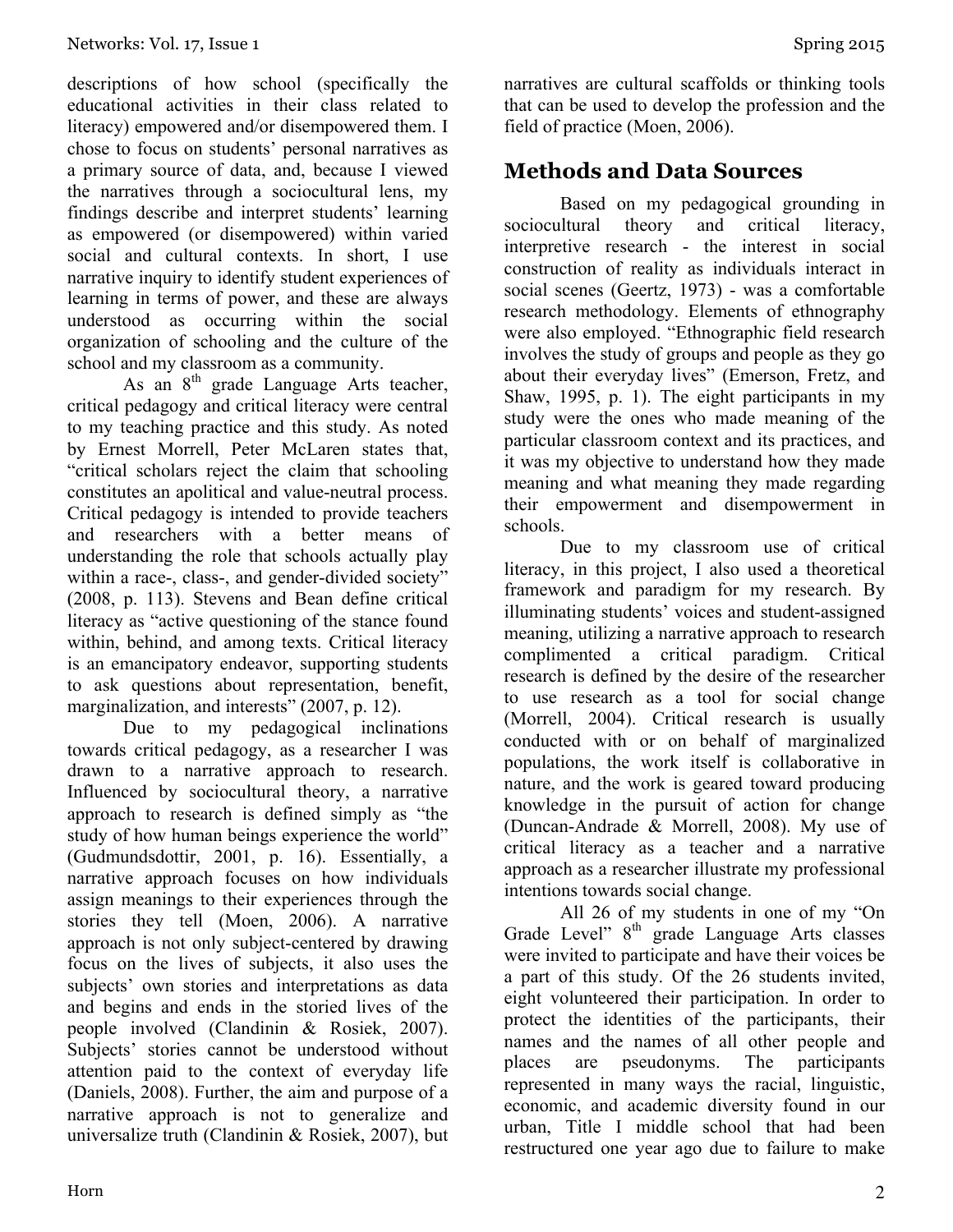Annual Yearly Progress (AYP) standards. Ethnographic data in the form of written and digitally recorded audio field notes, digital recordings of students within the workings of my classroom, student work, individual interviews, and focus group interviews was analyzed.

The initial guiding question of our unit came about from surveying my students across all three  $8<sup>th</sup>$  grade Language Arts classes by asking them what they were interested in learning. Questions and topics related to school and justice were most popular among my 70+ students, so I decided to offer a critical inquiry unit related to school to my classes. The majority of my students agreed and we had class discussions to focus our collective work, which lead me to the concept of empowerment. This was not a concept the students were familiar with, but much of their discussion was related to schools serving and/or disserving students' academic, social, emotional, and cultural strengths and needs, so the concept of empowerment seemed like a great opportunity for them to apply new conceptual learning to familiar experiences in school.

Based on our conversations leading up to our critical inquiry unit, I introduced a working definition of empowerment as leading to the following outcomes: 1) academic competence 2) personal confidence 3) habit of inquiry, and 4) a willingness to act (Gay, 2000; Shor, 1992). Students then created lists of events and experiences they had experienced in school that they deemed as empowering and/or disempowering. Next, students identified one practice or policy in school that they defined as being importantly empowering or disempowering to them as a student that they would like to research further. Finally, students created a research plan that required them to create a research question, an intended audience, methodology, data to be collected, and intended outcomes for their research. At the end of the unit, students presented their research according to their plans.

While my students were conducting their research, I was conducting mine. As noted earlier, ethnographic data in the form of written and digitally recorded audio field notes, digital recordings of students within the workings of my classroom, student work, individual interviews,

and focus group interviews was analyzed. Given the nature of our research, much of the data I collected spoke directly towards my students' empowerment and disempowerment. However, in order to involve my students in the data analysis process and further privilege their voice, I shared initial assertions I made regarding their empowerment and disempowerment and invited their critique. As a critical pedagogue engaging in a narrative approach to action research, I wanted to make sure I was finding what I thought I was finding and contributing to "youth/adult equity" (Hart, 1992). My students' reading of my analysis was essential to this process.

More specifically, data was analyzed in steps. Step one involved the practice of "narrative smoothing", separating irrelevant and relevant data (Polkinghorne, 1995) to "see what is there" (Grant, 1999). Step two involved a functional approach to analysis (Bruner, 1991) so that data that illuminated participants explicitly making sense of their lived experiences regarding school and empowerment was identified. Step three of the analysis process involved participants "proofreading and editing" my analysis of their words and work. In one-on-one interviews, I shared with them what patterns, themes, and stories I saw emerging from the data. At this point, participants were able to critique my analysis and provide critical feedback that informed the data analysis process.

### **Findings**

My eight participating students explored a wide variety of topics in their critical inquiry research projects. Three students researched school uniforms, two students researched homework, one student researched America's Choice, one student researched Pioneer's gender segregation policy at lunch and recess, and one student took a different take on the project and researched global sex trafficking. Through the course of our shared research, my students and I identified two primary findings in regards to building an empowering learning community at school. First, students spoke and wrote often about being able to work in constructive ways with their peers while doing common tasks, which reflected Etienne Wenger's (2007) notion of *community of practice*. They voiced that such work was a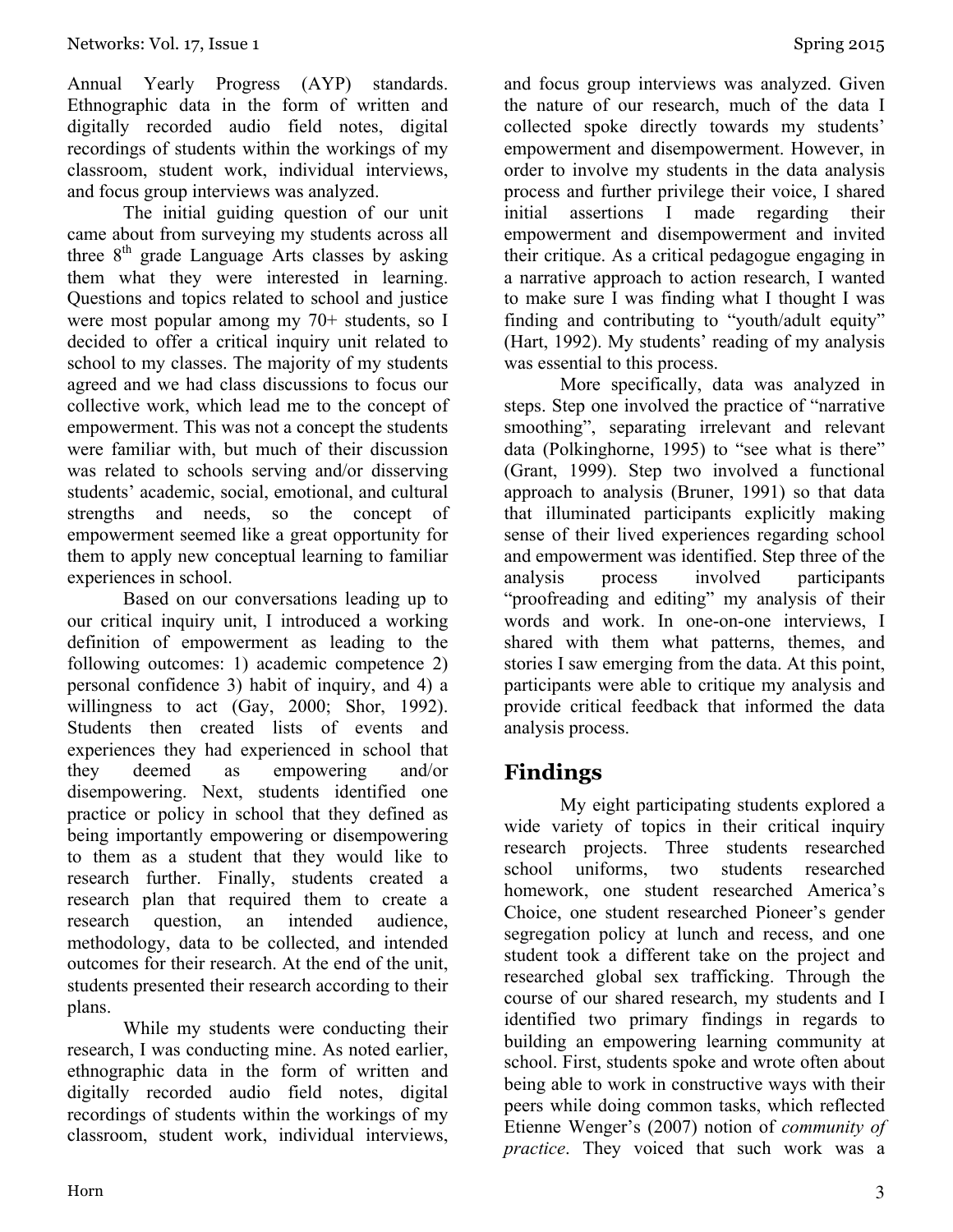necessary resource in troubleshooting challenges found in classroom assignments. Students also spoke of the desire and need to simply interact with their friends and peers in the context of a classroom setting. Here, empowering learning communities takes on multiple meanings. First, empowering learning communities suggests that learning is a shared endeavor among group members, in this case, classmates. Second, because this aspiring empowering learning community takes place in a classroom, the student-teacher relationship is of great importance. Finally, the actions of the teacher in facilitating the development of an empowering learning community are critical.

My identification of the two aforementioned themes came about over the course of teaching and regularly reflecting on my students work during this unit. After nearly every class period I digitally recorded my immediate verbal reflections on the work of the day and what possible themes I saw emerging. The daily reporting of "what I saw" was able to transition into "what I'm seeing" reflections that were bolstered by the conversations I heard my students having, the responses to structured prompts in assignments and in interviews, and in their critical inquiry research projects. Therefore, these reflections, which began broadly, began to narrow towards community of practice and culturally responsive relationships with teachers based on the frequency and the depth of the foci in my observations.

For example, much of my early reflections came about from seeing my participants read together and engage in whole group discussions driven primarily by me. I wondered, "When students work together, what work is their individual mental work and what work is their group's collective or socially distributed thinking? Does it even matter to tell the difference between the two?" From here I began thinking more specifically about co-construction of knowledge and communities of practice. A few days later after a whole group discussion I facilitated, I reflected, "Discussion was dull. I think they are more active. Stuff like that isn't what they're looking for. Move more in the direction of interdependent student work." The next week a phone went off in class and having a phone on

your person was against school rules. Instead of interrupting class by identifying the culprit and apprehending the phone, I paused and gave a nonchalant smile refusing to look for the person turning off the phone. After class Hannah approached me laughing embarrassingly and confessing that it was her phone and she was sorry for it going off in class and that it would never happen again. After this exchange I reflected, "I'm thinking about this in terms of school empowerment and relationships. How do relationships you have with your teachers empower and disempower you? What encourages those relationships, what discourages those relationships, what potential do those relationships have?"

By reflecting immediately after my daily teaching I was able to begin to identify what was empowering and disempowering to my students and then respond accordingly in my future teaching practices. In short, I wanted to do my best to create an empowering environment, listen to my participants, and make appropriate changes in pursuit of my developing hunches all in pursuit of best identifying what empowered and disempowered my participants.

#### **Community of Practice**

Throughout my research, I was drawn repeatedly to the notion of *community of practice*. Internally, I felt that facilitating student engagement that provided students the opportunity to co-construct knowledge was a "best practice". I was also reminded through various ways the social nature of my students. Defined by Etienne Wenger a *community of practice* is "formed by people who engage in a process of collective learning in a shared domain of human endeavour" (2007, p. 1). While Wenger acknowledges that communities of practice are "everywhere", implicit in Wenger's definition is the notion that members of a community of practice actively co-construct knowledge. Within most schools, students engage in group activities that do not necessarily meet the definition of a community of practice. Much of the group work that goes on in traditional school settings does not allow for students to construct meaning and knowledge through collaborative efforts, rather students are following teachercentered "assembly line" work with others.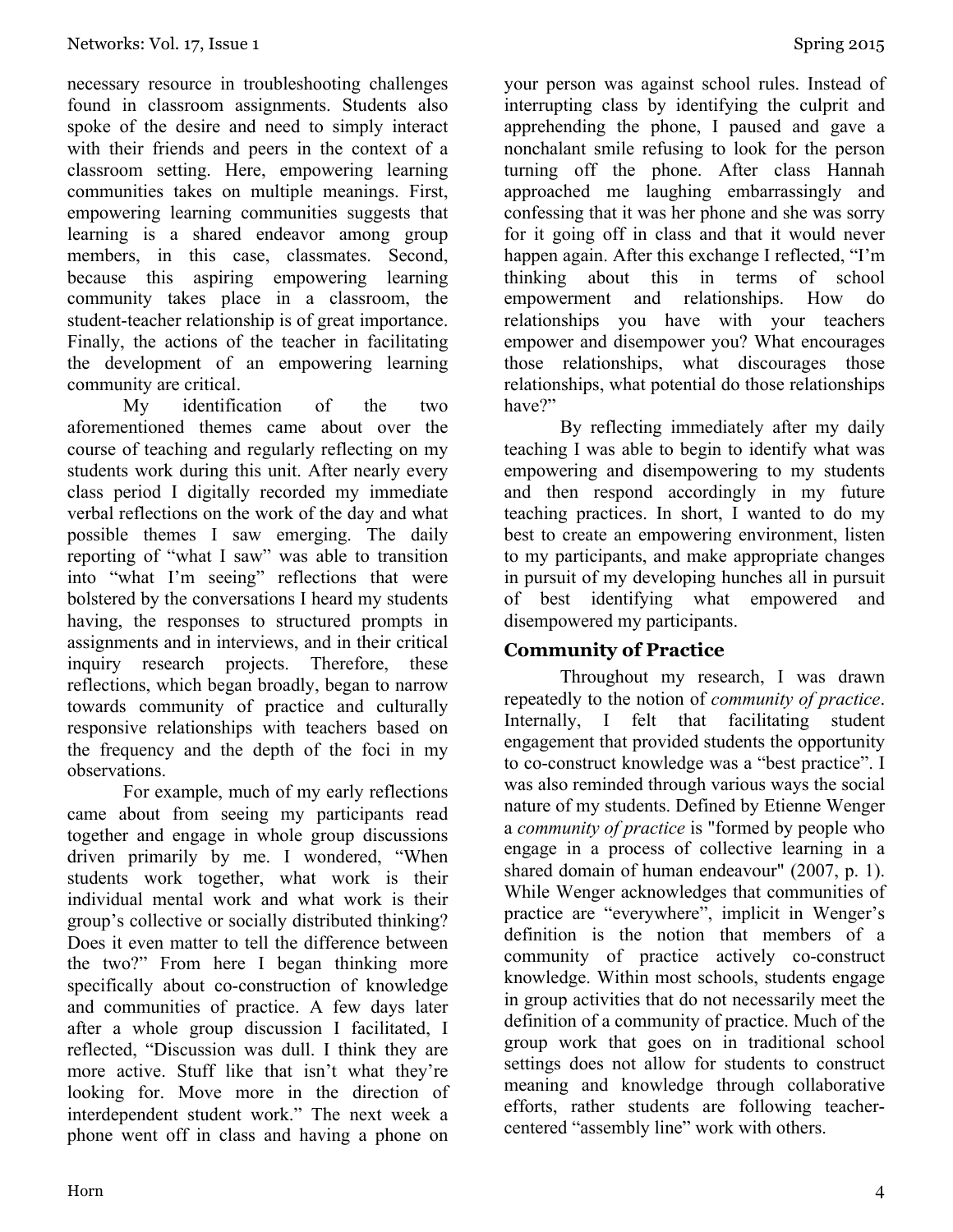During Luke's exit interview, I asked him to clarify his earlier written statement, "In Math and Science all we do is work. When I get out of Math I am so tired and I can't focus as good and sometimes that effects the work in this class."

I attempted to paraphrase, "So if you're more active and given more of the chance to talk and move around, although in this class you said you don't like to move around…"

Luke interrupted, smiling, "I like to talk in this class."

I responded, "Oh, I know. But what you're saying is that if you don't get that chance it sort of effects the rest of your day."

Luke clarified, "That's why I like it when we get to have group discussion. 'Cause then we can discuss and we can write down the problems and we can use the rest of the time to talk quietly."

In Luke's Math and Science classes his teachers strictly followed NCLB imposed curricula, whereas in my class I tried my best to avoid such constraints. Luke, along with his fellow participants, identified that an essential component to being empowered in school was engaging in the process of collective learning.

Renée, like Luke, was more socially reserved in whole class settings. She tended to open up only in small groups of peers where she felt safe. She was self-conscious about what she described as a stutter so she rarely spoke up. Near the end of our research, she and I talked about the data we had collected and assertions I was beginning to make. I started by paraphrasing multiple reflections she wrote that reflected her desire to talk and interact with her peers in class. I asked, "You like the social aspect of class? You like to be able to talk and work at the same time?"

Renée confirmed, "Yeah, because like in Math we get to talk but it's only math-related. And we started last week that if someone gets it wrong we get in trouble. And to be talking it's funner (sic) because like, if your friend is feeling bad you can help them out."

I mentioned to Renée how I noticed and was impressed by the work she did with the other students. While I detailed my observation of the work Renée did with her classmates, she hung her head with a small smile, looking embarrassed by the compliment. I then asked, "What would it have been like if you had not had the opportunity to

work with these other students? You could have only worked alone and quietly. Do you think that would have been different as far as how well you did?"

"It would have. Like, I wouldn't have been doing that much because if I would have gotten stuck on something I would have been like, 'Oh, I can't ask anybody for advice or for someone to help me.' So I'd a been like, just sitting there, drawing or something."

Next, I asked Renée what she liked about the unit and what her general reflections were towards the concept of empowerment and how the unit influenced her. Renée responded by stating, "I liked to read the books and that we got to write what we thought about them. And like, we got to see how other people feel."

#### **Culturally Relevant Relationships with Teachers**

What was not intended to be a foci of this study, *culturally relevant relationships with teachers* emerged as a powerful theme in my participants' notions of empowerment and disempowerment in school. Geneva Gay notes that "although called by many different names, including *culturally relevant, sensitive, centered, congruent, reflective, mediated, contextualized, synchronized, and responsive*, the idea about why it is important to make classroom instruction more consistent with the cultural orientations of ethically diverse students, and how this can be done, are virtually identical" (2000, p. 29).

Participants regularly expressed the importance of engaging in *culturally relevant relationships with teachers*, which according to them, involved teachers providing explicit academic support, positive teacher affirmations and expectations and culturally relevant texts. Vasha was one who expressed the need for teachers to offer explicit academic support when she stated, "Like in this classroom when we did that poem thing. You wrote out the steps for us, the six steps. You wrote out the poem for us and gave us time to pick out our topic and brainstorm and stuff. Use different words and use our ideas and stuff. For the people who don't really know how to write poems, gave them an idea."

In a focus group interview, Raul captured a popular non-example of positive teacher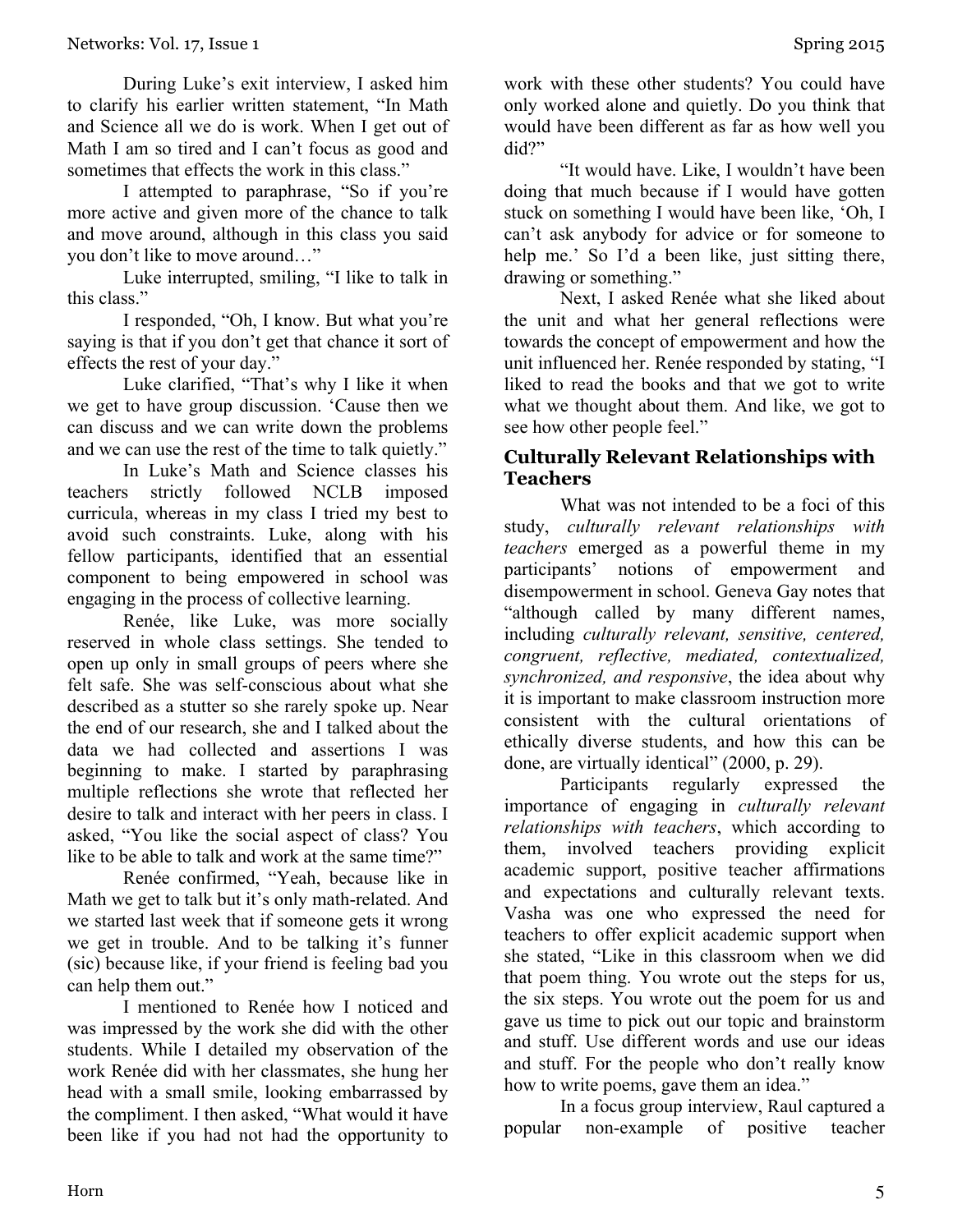affirmations when he spoke about Mr. Ethridge, a math teacher many students had:

The thing I don't like about Mr. Ethridge is the way he looks us down. Like I guess he don't care about our dreams. He'll like, he'll tell us straight out, like if he thinks we're going to be nothing in life, he'll just tell us. He told half the class already that you're not going to be nothing in life. And one day he started telling Lance that in his first job he'll get fired if he doesn't turn in his work right. Lance, he tries, he tried hard to do his work. I've even seen him. Like, I'll admit, he works harder than me, but you have to be an A student to make Mr. Ethridge smile.

In contrast to Raul's popular critique of Mr. Ethridge, Luke and Vasha both identified Ms. Sutton as a teacher with whom they had a culturally relevant relationship.

Luke stated, "She lets us work in our own speed. She helps us if we need help; she makes sure we always get our work done at the end of the day. She basically just makes it really easy… kind of tells us if we're doing good or stuff."

And Vasha added, "And she empowers everybody. She don't never tell us we can't do it. She be like, 'Well you need to do this and do that, maybe you'll get it next time. You can do extra work if you want to get your grade up."

Raul sparked discussion regarding the use of culturally relevant texts when he said, "I like this class because usually like every year since I was little, like reading and Language Arts would be the class I would fail."

"I didn't like Language Arts," added Vasha.

"Me too," said Hannah.

"But now, this class, from all my years, it's different like. It's fun and I actually learn and in this class I actually want to read like 'cause you actually give us a book like that if we want to read not one that like you're pressuring us to read," continued Raul.

Vasha elaborated, "It's like every time we read a book in this class it's always teaching us something, you'll get deep in the book. You connect with all the students and it makes us want to have a connection with you."

Raul and Vasha further explained the need the participants had for rigorous and respectful relationships with teachers by illustrating how the chosen text could be a conduit for both. Raul's, Vasha's, and Hannah's eyes had been opened to the possibility of liking reading and a Language Arts class in part because they had the opportunity to read culturally relevant texts, not just material that was decided for them that may not relate to their life experiences and interests. By matching the curricular materials and texts to students, Raul and others felt their lives were central to the classroom, they were more respected, and they had greater room to voice opinions. All of which led to greater confidence and engagement. In addition, Vasha also spoke to the potential of teaching illuminating depth in the connections between student and text. If the students' lives were connected in important ways to the text, often via cultural affiliations, and the text could be studied in academically rigorous ways, then there was inherit depth to the lives of students. Not only were students' lives and experiences being reflected in what was being studied in class, but their lives were being shown as worthy of in-depth study and intellectual.

By making students the center of the class curricula in terms of what content was studied, how the content was related to students, how time was used in the classroom, and how feedback was provided to students, students felt more confident in their abilities, more apt to seek out and be given constructive support, and more comfortable as a participant in school. In short, more empowered.

#### **Significance**

Looking at my participants' work and listening to their perspectives as they relate to their empowerment in schools in isolation wasn't necessarily impressive. Much of what they expressed affirmed what I already assumed about students in general, and my participants more specifically, in regards to empowerment in schools. However, looking at how the individual pieces fit together to foster empowerment was extremely illuminating. It wasn't enough to simply let students work together and form communities of practice, participants had to do relative work that, in most cases, could only be done better with the help of others. It wasn't enough to tell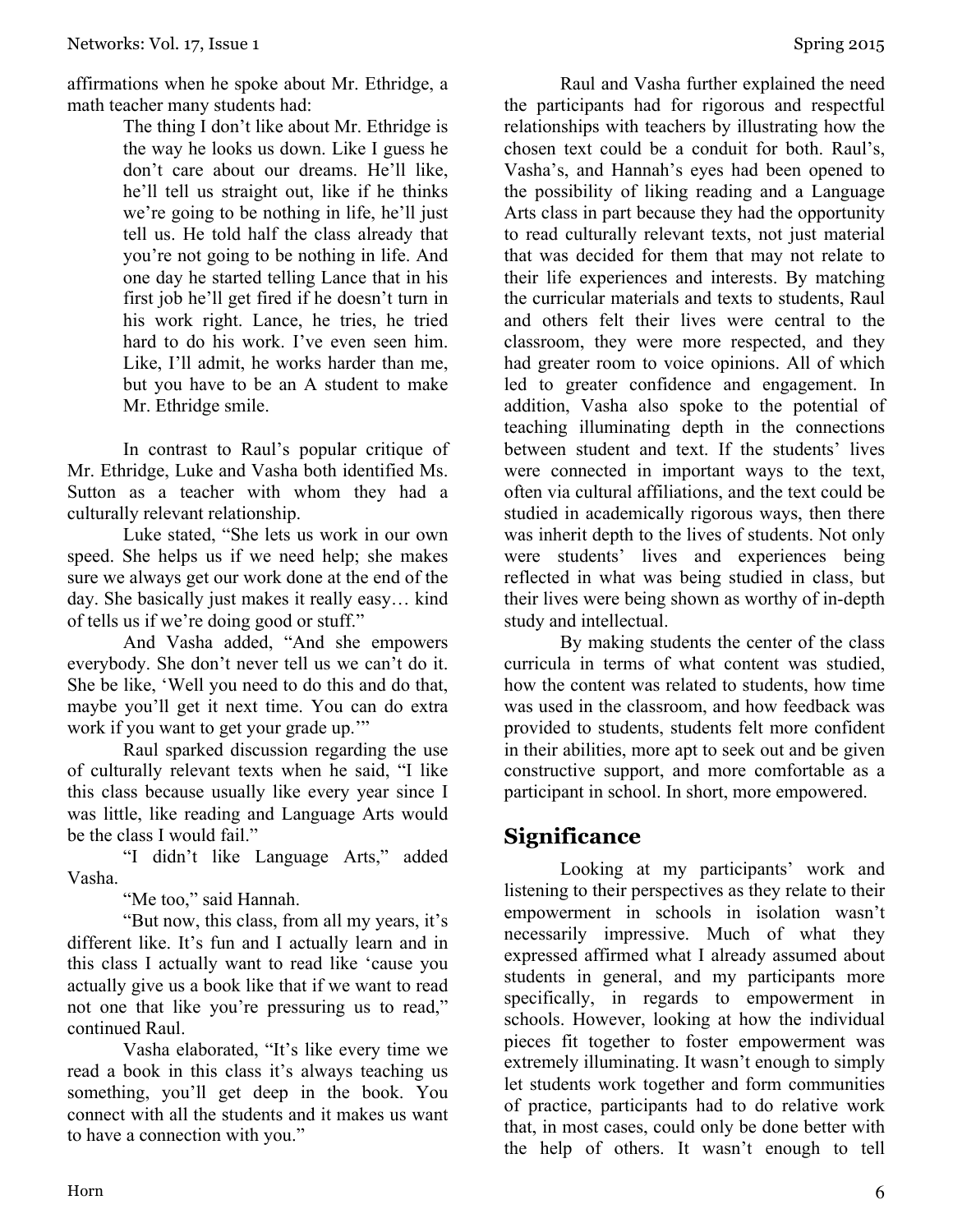participants that in the name of critical pedagogy students would be in charge, I needed to intervene and provide the right amount of support at the right time. In essence, it was the thoughtful and reflexive blending of what the students and I identified as empowering components that aided in the participants' empowerment and furthered my learning as a practitioner.

Planning, engaging in, and assessing critical literacy within a heavily regimented standards-based school was an incredible professional challenge for me. Despite my most heartfelt intentions, the actual facilitation of the work I intended to explore with my students was made difficult due to the obstacles related to America's Choice expectations within the building, the prior experiences of my students and my prior experiences related literacy pedagogies, and the role of assessment.

This paper challenged the terms of research and also of learning in ways intended explicitly to address the shortcomings of instruction and research ordinarily undertaken in classrooms. As such, it investigated the ways in which school was acted upon students utilizing student-centered teaching practices and research methods that allowed students to tell their own stories. This study may uniquely complement and synthesize research aimed at teachers involving critical pedagogy, action research, and a narrative approach to research.

This study highlighted the value of student voice in research, particularly teacher research. Much of research related to schools and subsequently policy related to schools involves adult stakeholders acting in the supposed best interest of students. However, the assumptions that inform such actions are rarely based on a survey of student voices. This comes to no surprise to me, as schools are not generally constructed to allow students to shape practices and policy, therefore it would not be a common practice for researchers to center student voices on their work. Through my listening to the voices of my participants, I found that students offer a rich and nuanced perspective regarding the realities of the classroom and the effects enacted policy has on their learning and lives. Their voice is a rarely respected resource that has the potential to guide research and policy

that more accurately addresses the needs of students.

#### **References**

- Bakhtin, M. (1986). *Speech genres & other late essays.* Austin, TX: University of Texas Press.
- Bruner, J. (1991). The narrative construction of reality. *Critical Inquiry*, 18(1), 1-21.
- Clandinin, J. & Rosiek, J. (2007). Mapping a landscape of narrative inquiry: Borderland spaces and tensions. In D. J. Clandinin,(Ed.), *Handbook of narrative inquiry: Mapping a methodology* (pp. 35- 75)*.* Thousand Oaks, CA: Sage.
- Daniels, J. (2008). Negotiating learning through stories: mature women, VET and narrative inquiry. *Australian Journal of Adult Learning*, 48 (1), 93-107. Dewey, J. (1938/1997). *Experience and education*. New York: Simon & Schuster.
- Duncan-Andrade, J. & Morrell, E. (2008). *The art of critical pedagogy: Possibilities for moving from theory to practice in urban schools.* New York: Peter Lang.
- Emerson, R.M., Fretz, R.I., & Shaw, L.L. (1995). *Writing ethnographic fieldnotes.* Chicago: The University of Chicago Press.
- Geertz, C. (1973). *The interpretation of cultures*. New York: Basic Books.
- Grant, C. A. (Ed.). (1999). *Multicultural research: A reflective engagement with race, class, gender and sexual orientation*. London, UK: Routledge Falmer.
- Gudmundsdottir, S. (2001). Narrative research on school practice. In V. Richardson (Ed.), *Fourth handbook for research on teaching*  (pp. 226-240). New York: MacMillan.
- Hart, R. (1992). *Children's participation: From tokenism to citizenship*. Florence. UNICEF Incenti Research Center.
- Janesick, V. (2007). Reflections on the violence of high-stakes testing and the soothing nature of critical pedagogy. In McLaren, P. & Kincheloe, J. (Eds.) *Critical pedagogy: Where are we now?* (pp. 239-248). New York: Peter Lang.
- Leistyna, P. (2007). Neoliberal non-sense. In McLaren, P. & Kincheloe, J. (Eds.)